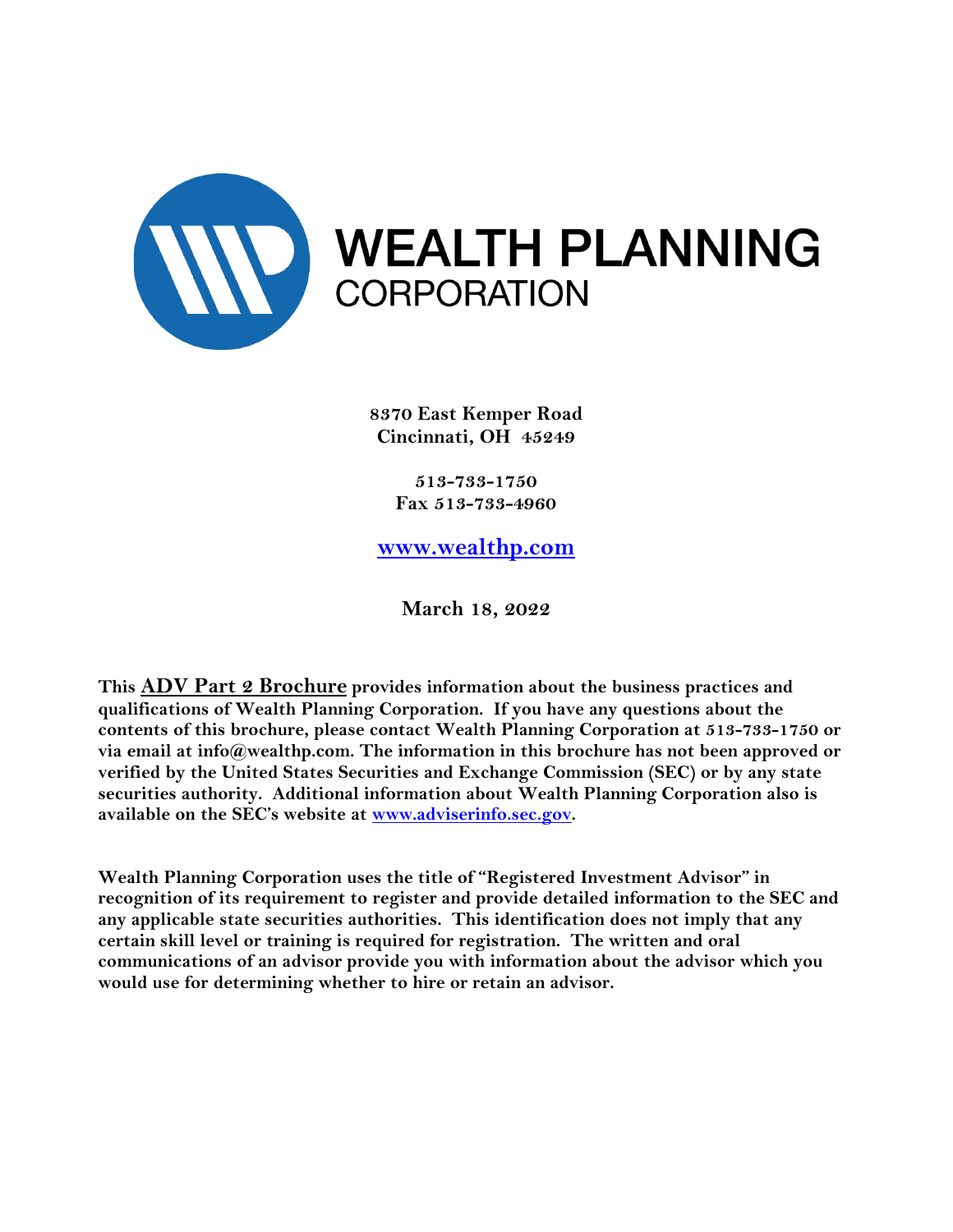

#### **Material Changes as of March 18, 2022**

To promote the operational transparency of registered firms, the SEC requires a notice of material changes to a firm's services or investment advisory fee arrangements, changes in advisory personnel, related persons or relationships with outside entities, or changes to the organization. This section provides information of material changes since the last filed updating amendment.

#### **Item 5: Fees and Compensation**

Under **Item 5: Fees and Compensation**, WPC has amended the fee calculation for account sizes in excess of \$5,000,000 under management. For those accounts, the first \$5,000,000 of assets will be billed at 0.75% and the amount above \$5,000,000 will be billed at a 0.35%. This replaces the prior \$5 million to \$10 million 0.70% fee bracket and eliminates the \$10 million + bracket in the fee schedule.

#### **Form ADV Part 2 B – Biographical Information Brochure**

The Form ADV Part 2 B – Biographical Information Brochure is to be provided to prospective and existing clients to share the background of the individuals who formulate investment advice or make discretionary investment decisions on a client's behalf. This brochure is not required to be filed with the SEC but is attached to the firm's ADV Brochure to ensure that prospective and existing clients receive the information either before or at the time an employee begins to provide advice.

Tim Dougherty has joined WPC in the role of Financial Advisor responsible for assisting in preparation of financial plans, investment reviews and the servicing activities of the client relationship. He has over 8 years of industry experience from his tenure at Fidelity Investments and is a CFP® candidate who has completed the CFP Board registered education programs and awaiting the results of his final examination for CFP Board approval and credentialling.

#### **Form CRS (Client Relationship Summary)**

The Form CRS has been reviewed and continues to be provided to all prospective clients along with the ADV Part 2 Brochure and Part 2B – Biographical Information Brochure prior to engagement. These documents are also made available to any existing client as required.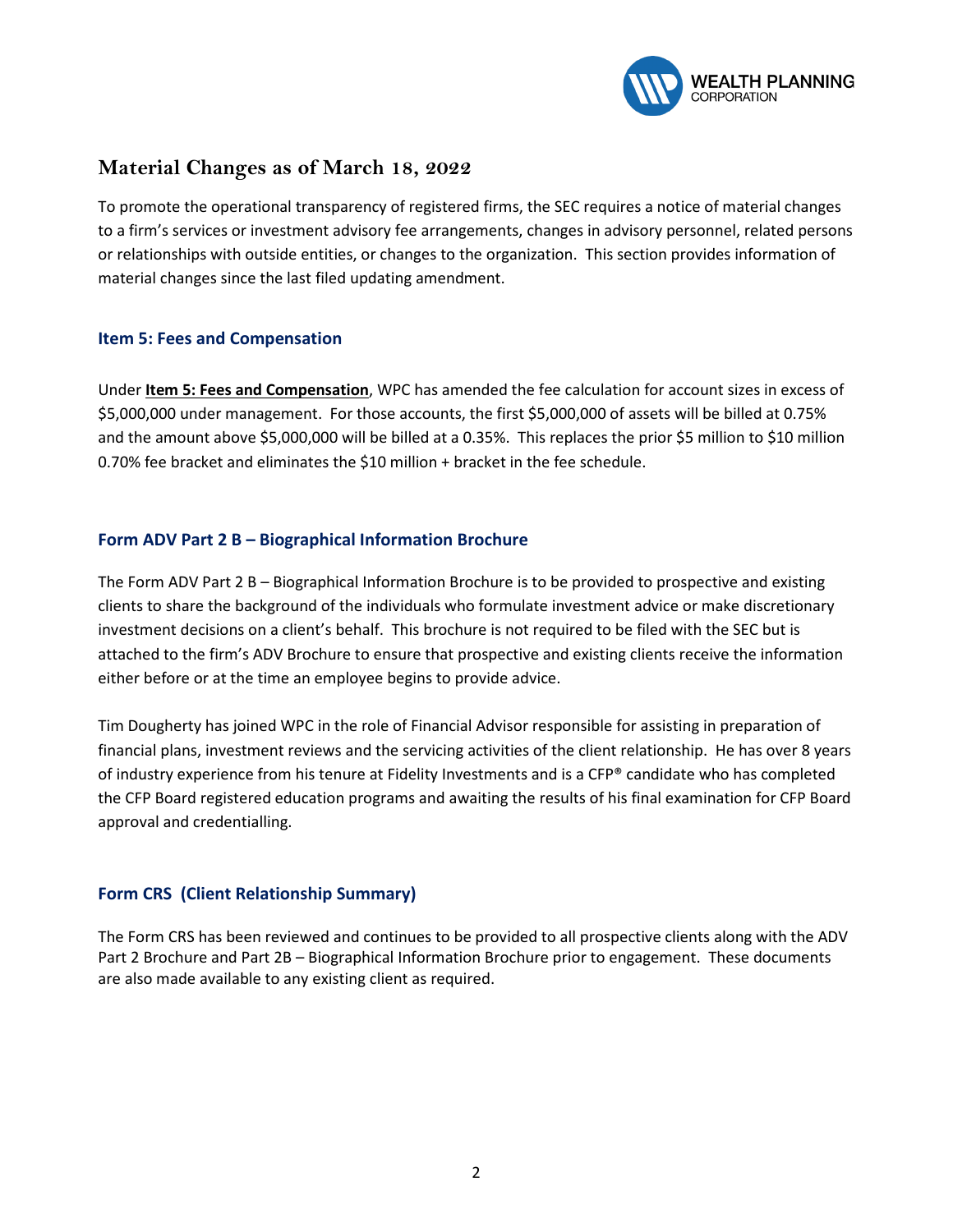

# **Table of Contents**

| Item 8 - Methods of Analysis, Investment Strategies and Risk of Loss 7 |    |
|------------------------------------------------------------------------|----|
|                                                                        |    |
|                                                                        |    |
|                                                                        |    |
|                                                                        |    |
|                                                                        | 12 |
|                                                                        |    |
|                                                                        |    |
|                                                                        | 14 |
|                                                                        | 14 |
|                                                                        | 14 |
|                                                                        | 15 |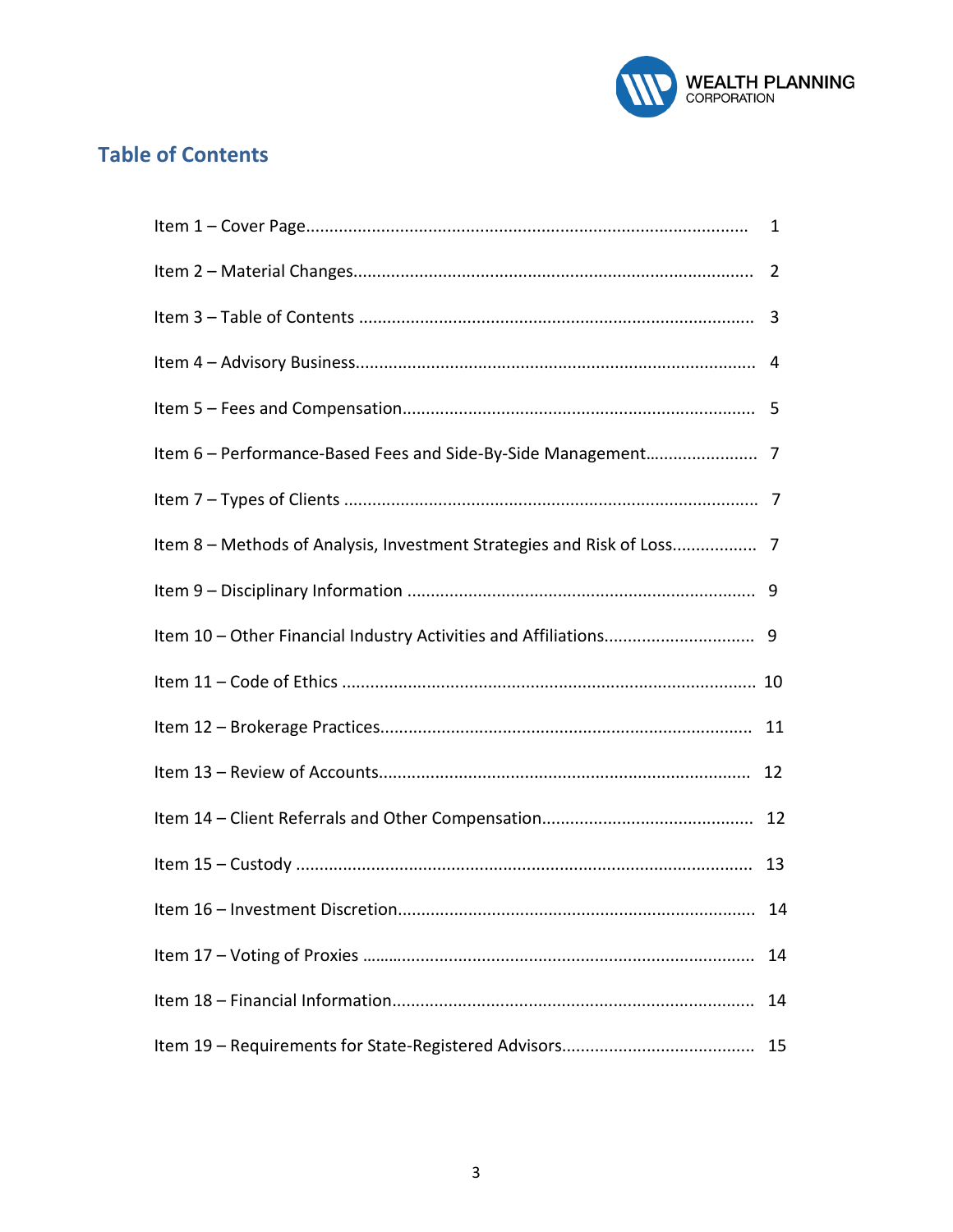

#### **Item 4 – Advisory Business**

Founded in 1984 by C. Michael Johnson, Wealth Planning Corporation (WPC) primarily focuses on providing Investment Advisory Services and Financial Planning Services for individuals. These feebased services are available to the client independently, but many clients select to engage WPC for both services.

Under Federal and State law, WPC and its employees act as a fiduciary and are required by legal and ethical codes of conduct to disclose all material facts relating to the advisory relationship we have with clients. As a fiduciary, we seek to avoid conflicts of interest with our clients and make full disclosure of any potential conflicts that may arise. This includes providing sufficient specific facts so that a client can understand the conflict of interest and the business practice(s) that could affect the advisory relationship in order for the client to give informed consent to accept or reject such practice or conflict. This obligation extends the requirement to disclose this information in greater detail at any time it arises in the day-to-day activities with clients, regardless, if otherwise included in this Brochure or Advisory Agreements.

**Investment Advisory Services** are provided under the WPC Investment Advisory Agreement and are implemented utilizing an independent, third-party custodian (ex. Charles Schwab & Co.) to house individual investment accounts in the name of the client. WPC and the client complete an Investment Policy Statement stating a targeted asset allocation model based upon several factors including any client specific preferences or restrictions. Via the investment account application with the selected custodian, the client further agrees to give WPC discretionary authority to implement its investment recommendations. Investments in the client's accounts are purchased and sold by WPC using a diversified model portfolio consisting primarily of no-load mutual funds, Exchange Traded Funds (ETFs) and other investment vehicles as deemed appropriate by WPC. WPC currently manages investments of approximately \$300 million within its client accounts.

WPC does not maintain minimum account size requirements, but Investment Advisory fees vary dependent upon the aggregate size of the client's market value of assets under direct management. WPC does permit the aggregation of family accounts to reach a lower fee tier or reduce the overall fee under special client circumstances. See Item 5 for further discussion of fees.

**Financial Planning Services** are provided under a separate agreement and may encompass a number of activities related to providing analysis and recommendations in the areas of retirement planning, education funding, life and long-term care insurance, estate planning, tax planning, and cash flow management. WPC engages in the review and analysis of the pertinent data supplied by the client and prepares a written report which may include tabulations, illustrations, and other working documents to address certain concerns and opportunities as they relate to the overall financial picture of a client.

Fees for Financial Planning Services will vary dependent upon the scope of work and complexities unique to each situation. Total cost will be provided to the client at the time of engagement. Fees may be discounted for clients utilizing WPC Investment Advisory Services. For more information on fees, see Item 5.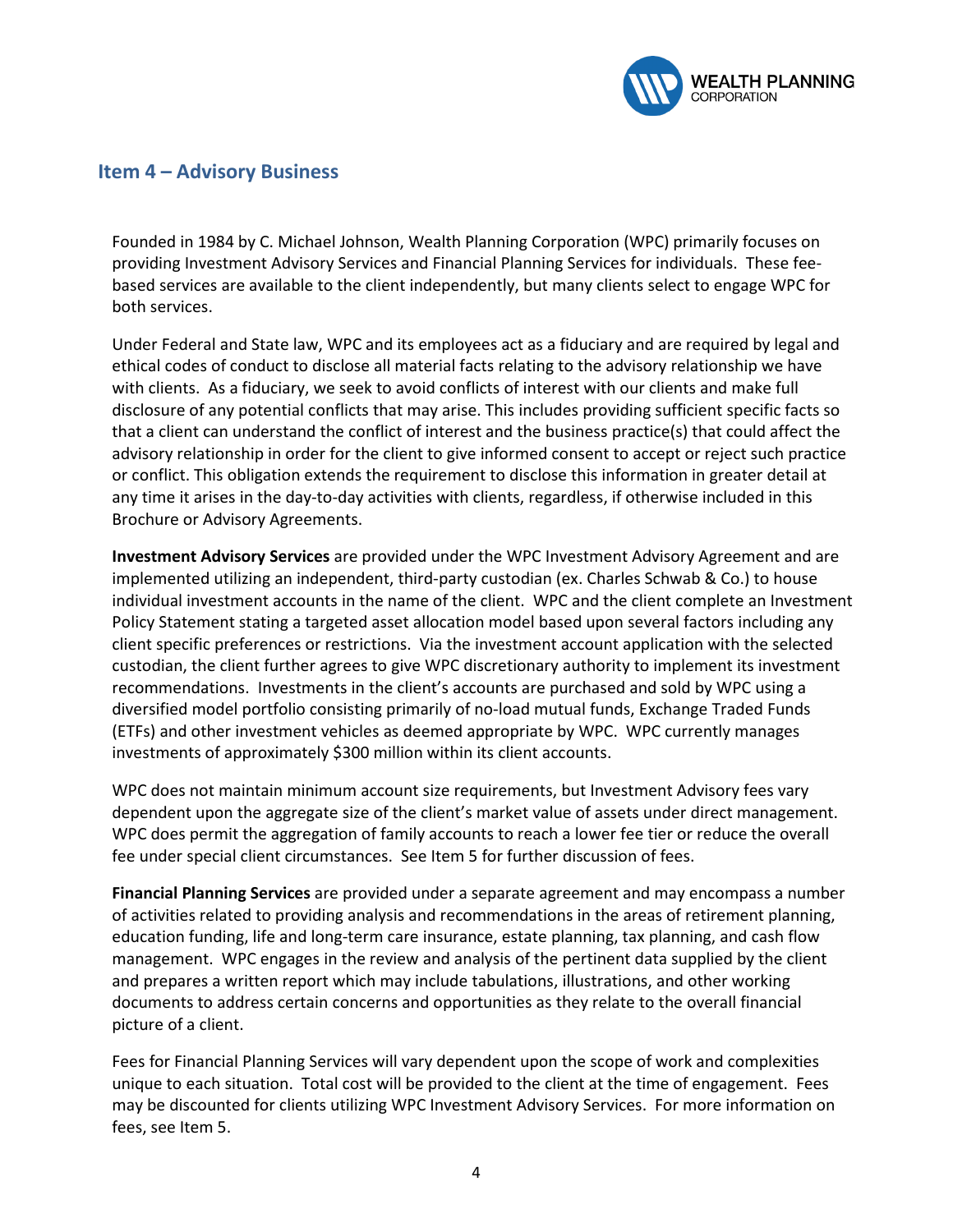

Implementation of the recommendations resulting from the analysis is entirely at the client's discretion. The recommendations may require working closely with an attorney, accountant, insurance agent and/or investment broker for implementation. Expenses related to the implementation of any recommendations are the responsibility of the client. If the client requests WPC assist in the implementation of recommendations, any fees, costs or compensation associated with implementation will be fully disclosed prior to action.

# **Item 5 – Fees and Compensation**

**Investment Advisory Fees** for all discretionary individual, trust and corporate accounts will be charged based upon the schedule below. All included accounts are managed at the same fee rate based upon the total assets under management. No other compensation is received for Investment Advisory Services as WPC does not share in any custodian charges for transactions, nor accept commissions or fees from any investment providers (ex. mutual fund companies).

| Total Assets Under Management (AUM)    | Annual Fee % | <b>Quarterly Fee Rate</b>      |  |
|----------------------------------------|--------------|--------------------------------|--|
| \$<br>$0 - 5$<br>500,000               | 1.25%        | .3125                          |  |
| 500,001 - \$1,000,000<br>Ś             | 1.10%        | .275                           |  |
| $$1,000,001 - $2,000,000$              | 0.95%        | .2375                          |  |
| $$2,000,001 - $3,000,000$              | 0.85%        | .2125                          |  |
| $$3,000,001 - $5,000,000$              | 0.75%        | .1875                          |  |
| Deposits in excess of \$5,000,000      |              | 0.75% on the first \$5,000,000 |  |
| Amount of AUM in excess of \$5,000,000 | 0.35%        |                                |  |

The Investment Advisory Service fee is billed at the beginning of each calendar quarter. The applicable rate is charged based upon each account's balance at the end of the previous quarter and billed directly to the account. Fees are adjusted for money flows in and out of the account during the previous quarter on a prorated basis according to the number of days under management within the account. The client authorizes payment of the fees directly from the account via the custodian's account application. A copy of the invoice is delivered each billing period to the client, so they see the fee calculation and total amount being charged.

Accounts outside of those directly under management may be used to reach lower fee brackets if compensation is received for their management. The fee for managing outside accounts must be authorized by the client and debited from a directly managed account.

Investment Advisory Fees for a charitable/non-profit organization's account will be charged a flat fee equal to 60 basis points (0.60%).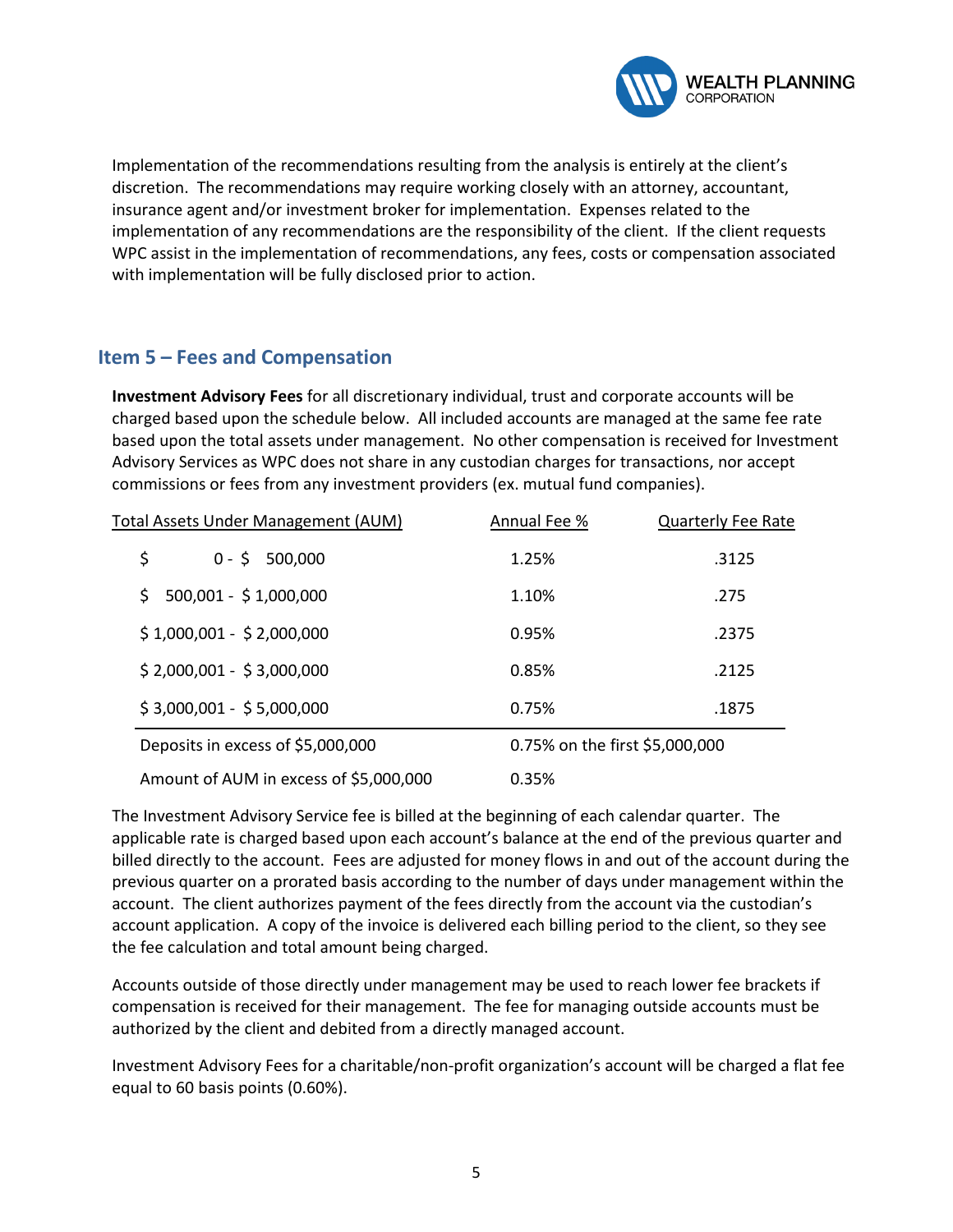

Investment Advisory clients may receive a discount on Financial Planning Service fees based upon their total assets under management (see Financial Planning Services below).

A discount for Second Generation clients (children, grandchildren or parents) of existing clients with balances greater than \$500,000 will be applied under a discounted fee rate equal to 1.10% (\$500,001 - \$1,000,000) until such time as the Second Generation client is eligible for any further bracket reduction based upon their own account size.

**Financial Planning Services** are provided under a fixed-fee arrangement determined in advance and acknowledged by the client via a completed Financial Planning Agreement. Base plan fees begin at \$1,800 and may be adjusted higher based upon the number of services and/or the complexities involved. WPC's hourly rate for additional services not offered under a specified fixed-fee agreement will be \$350 per hour.

One half of the fee is due before work will begin, and the balance is due upon delivery of the final written plan. Clients may terminate the agreement at any time by written notice and request a refund of any unearned fees based upon time expended by WPC advisors or planners. If outside advisors are required to supplement areas of expertise and pursued with consent of the client, their fees will be in addition to the WPC fee.

WPC provides a discount for Financial Planning Services when clients are also served under an Investment Advisory Agreement. For clients engaged in both services, Financial Planning fees may be waived, discounted and/or applied over an alternative quarterly fixed-fee billing method. One quarter of the Financial Planning Fee will be charged against an account each quarter during the first calendar year.

Implementation of non-investment recommendations stemming from any Financial Planning Services may include products offered by various insurance companies for which a WPC advisor may be a licensed brokers or agents, or other services offered by unaffiliated persons or entities. Any transaction resulting in a commission or charges from the purchase of these products or services will be brought to the attention of the client in an effort to adequately disclose any potential conflict of interest.

WPC offers other advisory or client service activities available under separate charges. These include but are not limited to:

| 401(k)/403(b) Account Guidance        | <b>Estate Administration</b>    |
|---------------------------------------|---------------------------------|
| Trust Administration/Trustee Advisory | <b>Tax Preparation Services</b> |

A separate client agreement/addendum outlining the scope of service and fee associated with any selected activities is provided and acknowledged prior to commencement of these services.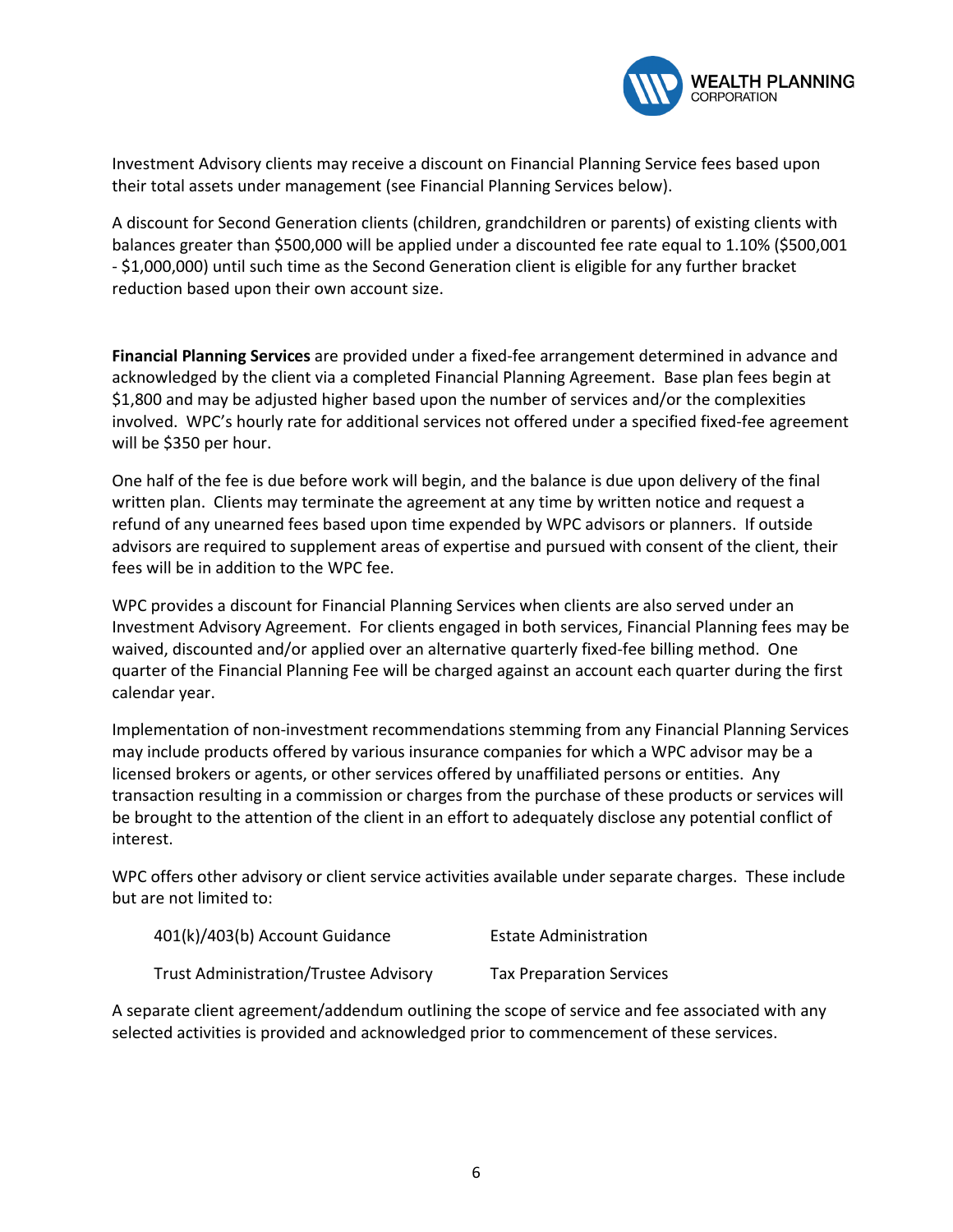

#### **Item 6 – Performance-Based Fee and Side-by-Side Management**

Advisory fees are limited to those detailed above, and WPC does not structure fees similar to those found in the hedge fund industry. As such, there are no performance-related fees (fees charged based on a share of interest income, capital gains or appreciation), nor does WPC engage in side-byside management of funds (performance accounts alongside traditional fee accounts where one may benefit more).

WPC's Investment Advisory fee may increase based upon the appreciation of the client account(s), but the applicable fee percentage is based upon total assets under management. As total assets under management increase, lower rate brackets may be reached; and the client will automatically qualify for the reduced rate calculation at the next billing cycle.

# **Item 7 – Types of Clients**

WPC provides its services to individuals, families, trusts, estates, small business owners and not-forprofit/charitable organizations. As previously stated, there are no minimum asset or income requirements, but some services may not apply or be economically beneficial to all potential clients.

#### **Item 8 – Methods of Analysis, Investment Strategies and Risk of Loss**

WPC considers a client's financial goals, risk tolerance and time horizon, along with assets, income, and other factors in an effort to determine the appropriate investment allocation suited to the client's needs. Based upon the allocation mutually selected within the Investment Policy Statement, WPC implements the targeted allocation through a model portfolio of investments constructed by WPC. Any unique preferences detailed in the Investment Policy Statement may affect the degree to which an individual's portfolio resembles the WPC specific asset allocation model portfolio.

WPC's model portfolios are constructed principally of mutual funds and ETFs using a broad asset allocation strategy. Asset allocation seeks to achieve an efficient distribution among a number of asset classes (large, mid and small capitalization companies, US and non-US holdings, corporate and government bonds, etc.). The risk "of having all of your eggs in one basket" is thereby lessened through the principle of diversification.

Diversification is first achieved using multiple asset classes and then within asset classes through use of mutual funds and/or ETFs which inherently offer more diversification than a limited number of individual holdings. WPC does not generally recommend individual securities, select highly concentrated positions, or engage in option strategies, derivatives, or other speculative investments. Additionally, WPC does not attempt to "time" the market by buying into or selling out of portfolios based upon market movements.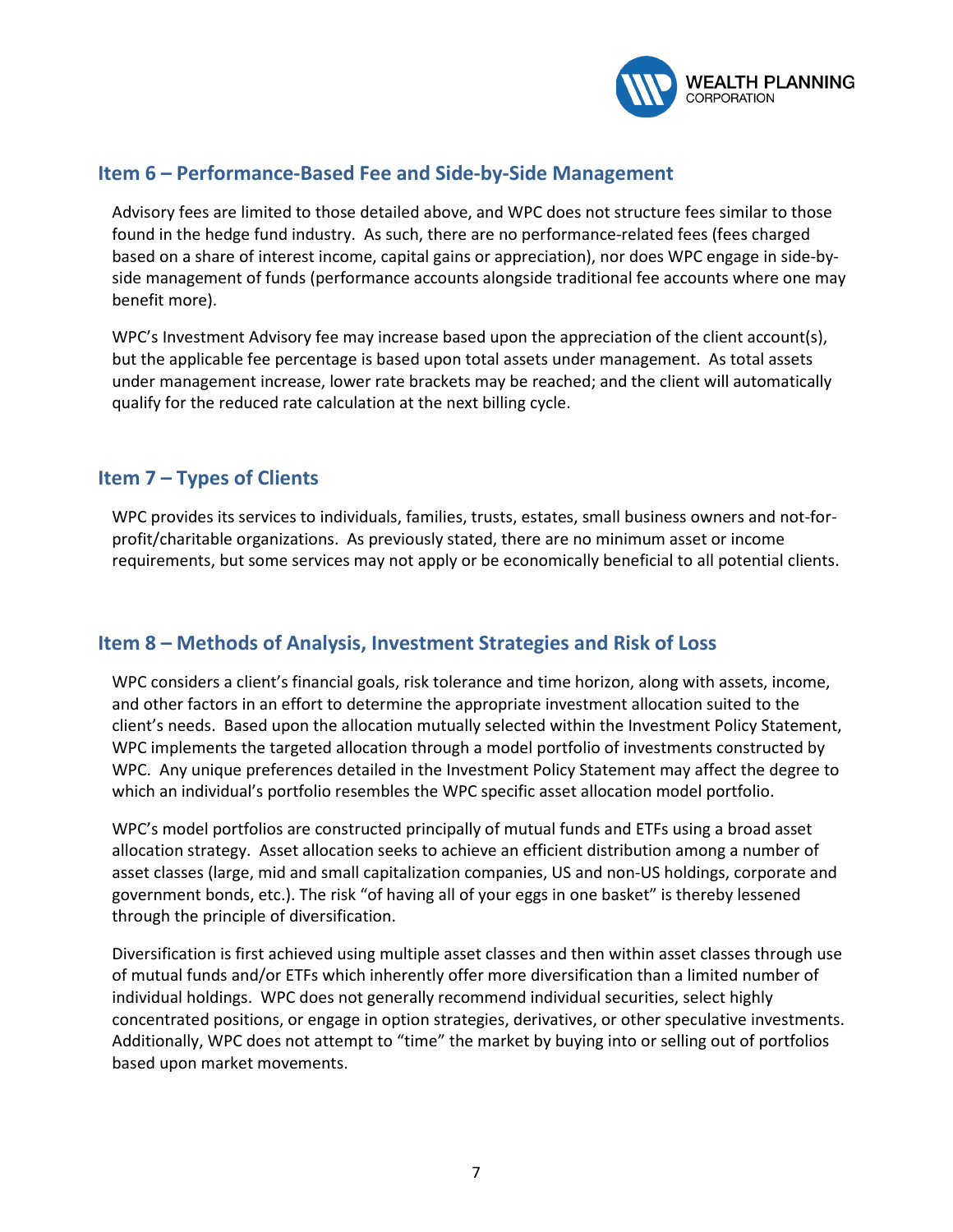

The model portfolio construction is developed and maintained by the Investment Committee, which is formed by the principal advisors of WPC. The Investment Committee is responsible for setting the broad asset allocation parameters, identifying the specific allocation among asset classes, and selecting investments within each class. Investments will include long-term purchases, short-term purchases and/or those securities designed to hedge or protect the portfolio given certain economic factors. WPC generally utilizes no-load mutual funds or ETFs that represent either a managed portfolio of individual securities diversified within the targeted asset class or a representative index. As deemed appropriate for growth, income or desired hedging strategies, WPC may consider an investment in a "non-traditional," "alternative," or non-publicly traded investment vehicle which may include Real Estate Investment Trusts (REIT), limited partnerships (LP), or other publicly registered investment structures. Only those investments that can be in custody and reported with a client's existing portfolio will be considered. Fixed income investments may also include an array of cash or demand deposits as deemed appropriate.

When recommending a specific investment for inclusion in the model portfolio, our criteria includes; load, style, relative performance, price/earnings ratio, volatility rating, expense ratio, manager tenure, turnover ratio and other factors as may be important in a particular asset class. Recommendations for inclusion in our model portfolio will be based on publicly available reports and analysis. The analysis may include reports from the sponsoring investment manager, independent third-party research providers, financial news media or other services. The Investment Committee must unanimously select all investments and individual client accounts are invested per the Investment Committee model or direction, and not at the discretion of an individual advisor.

WPC considers a client's investable assets as a single integrated portfolio and applies the model allocation across all accounts. Tax efficiency is important, but not the sole consideration in implementing investment strategy. Exceptions to this approach in individual accounts may be implemented if goals, timelines, or other factors deem it appropriate to alter or maintain different allocation strategies. However, WPC does not create or use third-party Separately Managed Accounts (SMA) or charge additional "wrap fees" to achieve these results for clients.

WPC encourages and actively pursues the strategy of regular portfolio rebalancing in conjunction with the targeted asset allocation. Periodic rebalancing is a disciplined way to over time buy (relatively) lower and sell (relatively) higher as asset classes appreciate or experience volatility. Rebalancing does not ensure lower risk but maintains a disciplined approach for maintaining the targeted balances designed to meet the long-term goals established in the Investment Policy Statement. In periods where there may be no portfolio adjustment, WPC is monitoring accounts for client cash flows and regularly evaluating individual investments for volatility, suitability, or other impact on desired portfolio attributes.

For smaller account portfolios, WPC has implemented a portfolio management option in conjunction with Schwab Intelligent Investor ™ to provide cost-effective, targeted strategies with automated rebalancing. The use of this service does not alter the advisory fee; however, with the use of an all-ETF portfolio, investors may realize lower internal expenses as compared to traditional portfolios.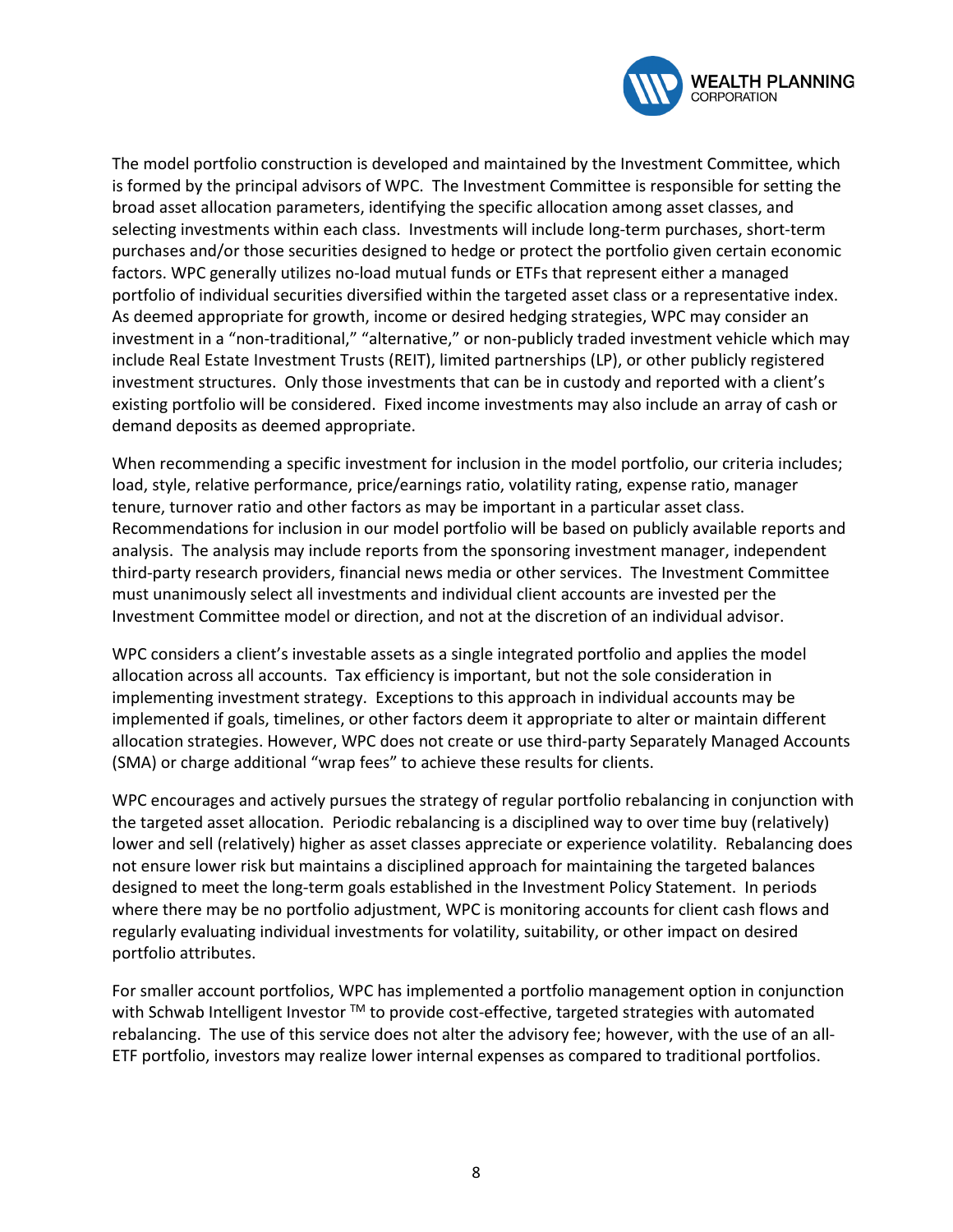

*Investing in securities involves the risk of loss. The Prudent Investor Rule is analogous to the common expression "no risk, no reward", and investors must understand that risk is associated with the investment process. In WPC's fiduciary capacity, WPC will make reasonable efforts to limit risk, but cannot eliminate risk. WPC in no way guarantees portfolio performance or individual results*.

# **Item 9 – Disciplinary Information**

Registered Investment Advisors are required to disclose all material facts or disciplinary events that would be important for your consideration of WPC or the integrity of WPC's management. WPC's advisors and staff have no current or past record of disciplinary action meaning: no criminal or civil complaints, no administrative proceedings before the SEC or other Self-Regulatory Organization (SRO) or dispute over any other designation, license, etc.

Todd Steinbrink, President of WPC, is the Chief Compliance Officer for the firm. The Chief Compliance Officer has direct supervisory responsibilities for the advice provided to clients and is the authority to respond to a client's question or complaint on any action undertaken by WPC or its employees.

#### **Item 10 – Other Financial Industry Activities and Affiliations**

WPC is engaged in both Investment Advisory and Financial Planning Services as described above. WPC may engage in other financial activities for the benefit of its clients or others.

WPC may provide hourly fee services to individuals that do not engage in Investment Advisory or Financial Planning Services or as consultants to legal or accounting practitioners.

For interested clients, WPC provides a tax return preparation service via an arrangement with FRANZ CPAs. WPC will assist in the compilation of data from the client, work with FRANZ CPAs on all information requests, and deliver completed returns to the client. A separate fee is charged for this service and the fee schedule is provided to clients in advance. Other tax planning assistance may include calculation of estimated tax payments and reminders. WPC and FRANZ CPAs assume no responsibility for accuracy of tax filings for data not supplied by the client, for timely payment of taxes or estimated payments due, or filings not properly executed by the client.

At times, WPC may advise on the use of insurance-related products as deemed appropriate for the client. This may include the purchase of life insurance, long-term care insurance, or fixed annuity products which is referred to outside insurance specialists/agents or may be subsequently sold by insurance licensed individuals of WPC. Clients are informed that such products may be commissionbased and may represent a conflict of interest as a result.

WPC has arrangements with other third parties for the transaction of its business but receives no "hard dollar" compensation from these parties. For example, WPC has an arrangement with Charles Schwab and others periodically to provide custodial services. WPC does not receive compensation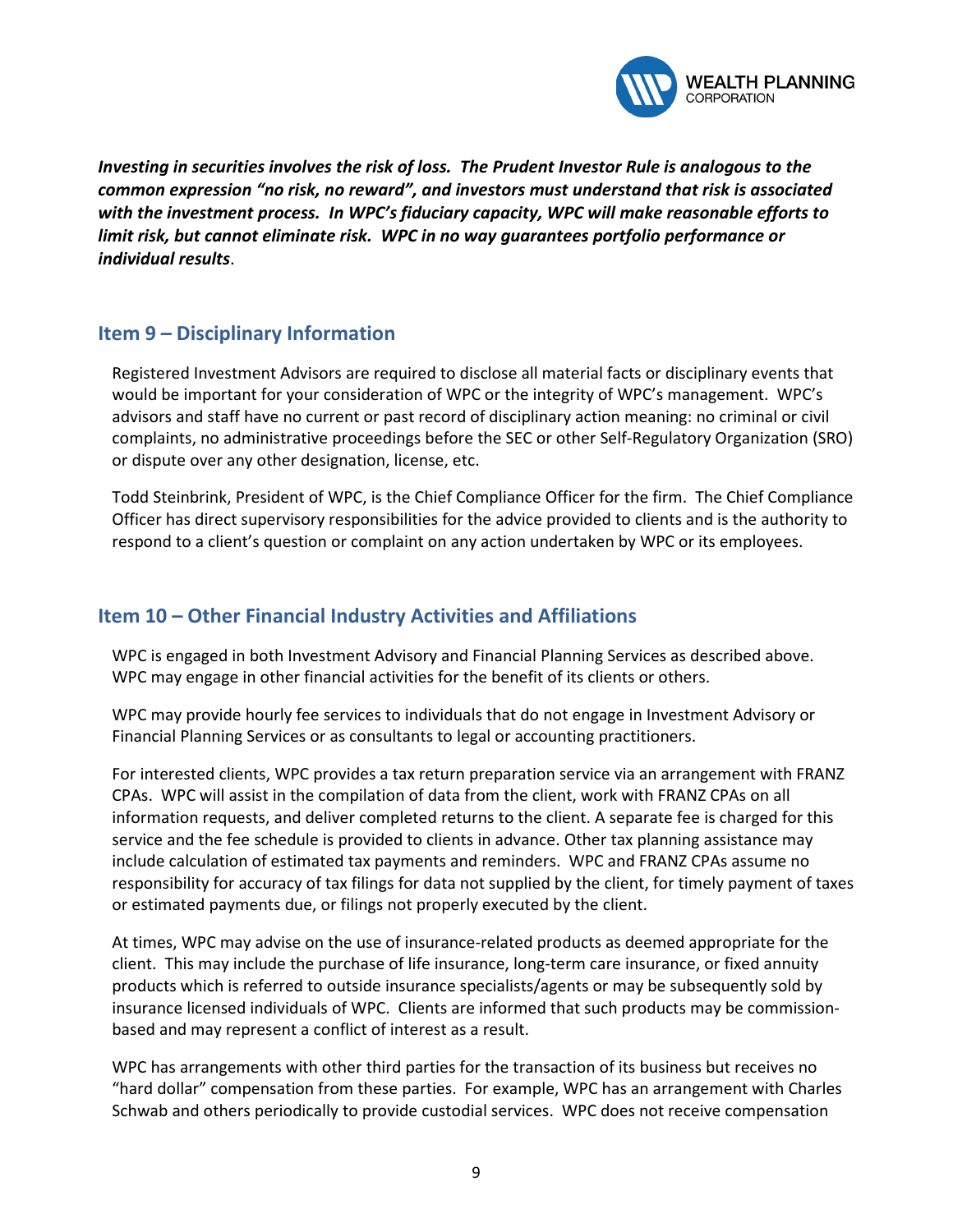

from Charles Schwab or other custodians. See Item 12 for more information on brokerage selection and other "soft dollar" disclosures.

WPC has entered into a limited number of solicitor arrangements with other organizations or professionals. Under such agreement, the solicitor may receive a stated portion of the investment advisory fees for those referred clients that utilize WPC's services. This information is disclosed by WPC to the client and acknowledged by the client within the Investment Advisory Agreement prior to engagement of services. Compensation for the referral is paid by WPC and has no effect on the fee paid by the client.

WPC is an independent advisor and has no direct affiliation with any third party.

# **Item 11 – Code of Ethics**

Under Rule 204A-1, WPC maintains Code of Ethics policies and procedures to insure proper reporting and review of all personal securities transactions for employees. The purpose of the Code of Ethics and related policies and procedures is to protect clients' account transactions from any potential conflict of interest with employee or related individual's account trades or other actions. The prior policies have been updated to include the requisite reporting and review functions to be performed routinely by the Chief Compliance Officer.

Employees are required to comply with the Code of Ethics by either maintaining all investment accounts within WPC's reporting system or provide statements as needed for quarterly and annual compliance review. Often employee or related person's accounts are held under the same custodian as our client accounts and invested in the WPC model portfolios. The resulting investment may coincide with the interest of client's accounts. All mutual fund transactions are by design executed simultaneously at the end of the trading day for a common price and are among other transactions considered exempt by the SEC.

Any non-mutual fund transaction must be executed in a way that does not create a conflict of interest by trading in close proximity to client accounts. At no time may any employee or related person receive added benefit or advantage over clients with respect to transactions. Employees are required to provide a request for personal securities transactions which are reviewed by the Chief Compliance Officer for conflicts of interest.

In addition to the SEC Code of Ethics for investment activities, WPC utilizes the Code of Ethics and Professional Responsibility (Code of Ethics) as adopted by the Certified Financial Board of Standards, Inc. (CFP Board) for its financial planning services. Among the principal tenants are: Integrity, Objectivity, Competence, Fairness, Confidentiality, Professionalism and Diligence. To comply with the CFP Board's requirements, all CFP® registrants are required to complete bi-annual continuing education requirements and Code of Ethics training and certification. In addition, all WPC employees acknowledge, in writing, their acceptance of the firm's general policies and procedures, compliance requirements and Code of Ethics on an annual basis. A copy of these materials is available for inspection by any interested client.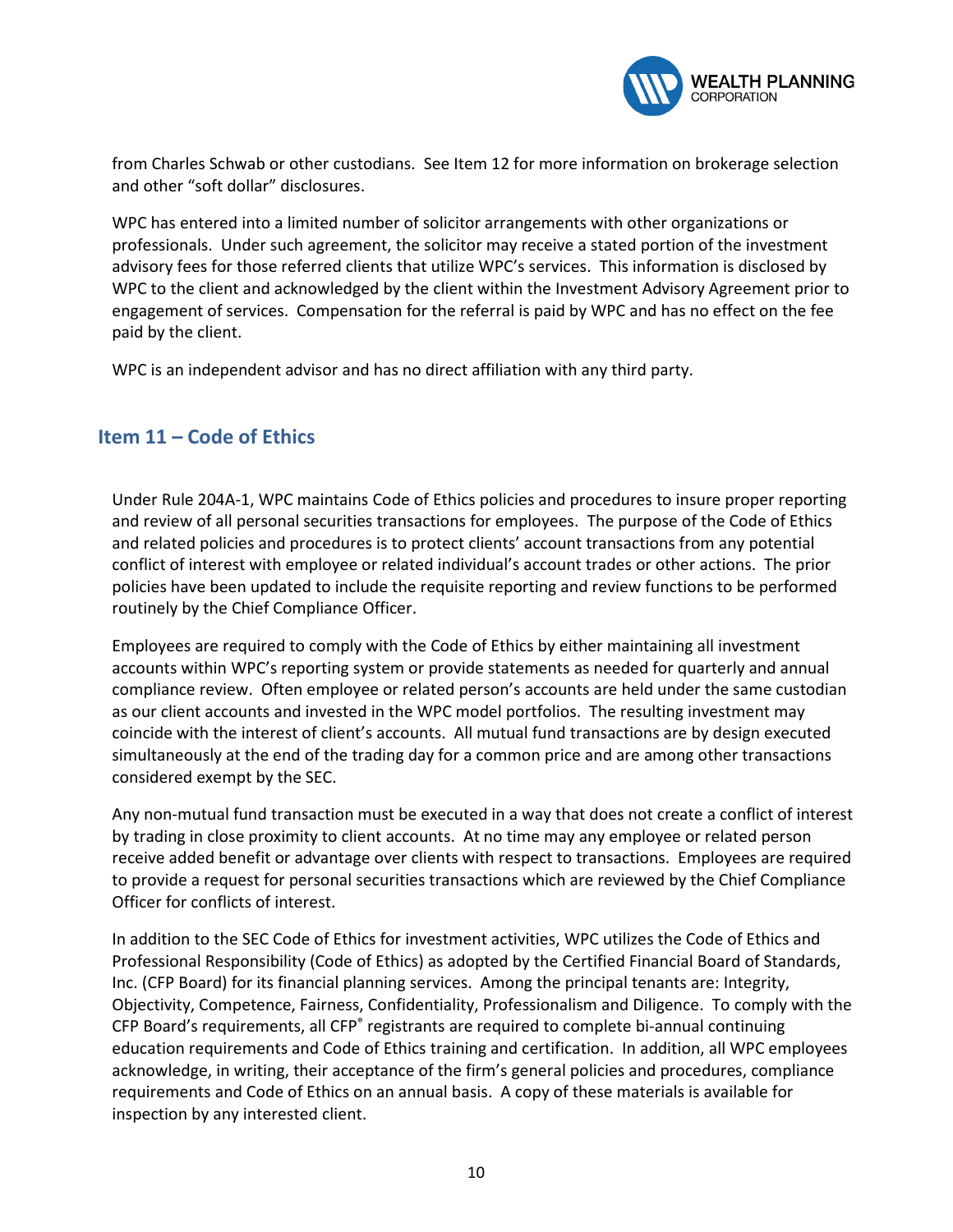

#### **Item 12 – Brokerage Practices**

WPC is not a qualified custodian; therefore, has made arrangements with third-party custodians to establish brokerage accounts for clients. WPC currently recommends its clients establish accounts with the Schwab Institutional division of Charles Schwab & Co., Inc. (Schwab). WPC is independently owned and is not affiliated with Schwab.

Schwab provides WPC with access to its institutional trading and custody services, which are not typically available to Schwab retail investors. The services are generally available to independent advisors on an unsolicited basis at no charge so long as a total of at least \$10 million in advisor's client's assets are maintained in accounts at Schwab.

Schwab does not generally charge separately for its custody services but is compensated by account holders through commissions or other transaction-related fees for securities trades.

Schwab has negotiated with many mutual fund companies for reimbursement of transaction fees so that clients may buy and sell mutual funds through Schwab without transaction costs. WPC does not receive compensation for opening accounts with Schwab, does not share in any fees or compensation received by Schwab or receive any compensation from any mutual fund or other investment providers.

Schwab also makes available other products and services that assist WPC in managing and administering client's accounts. These include software and other technology that provide access to client data; facilitate trade executions; provide research, pricing information and other market data; facilitate payment of fees from client accounts; and assist with back-office functions, recordkeeping, and client reporting. Additional services are intended to help WPC manage and further develop its enterprise. These may include consulting, studies, publications, conferences, regulatory guidance, and marketing from Schwab directly, or other third parties. Schwab may discount or waive fees it would otherwise charge for some of these services or pay part or all the fees a third party providing these services may charge.

From time to time, WPC may work with TD Ameritrade, Fidelity, and Vanguard under similar arrangements.

#### **Item 13 – Review of Accounts**

Clients receive standard account statements from the selected brokerage firm and/or other investment sponsors quarterly, monthly and as transactions occur, not from WPC. Each quarter, WPC sends along with its quarterly billing statement an independent report of portfolio balances from its reporting system for purposes of calculating fees. Clients are encouraged to compare WPC's reporting and the custodian's account values for accuracy.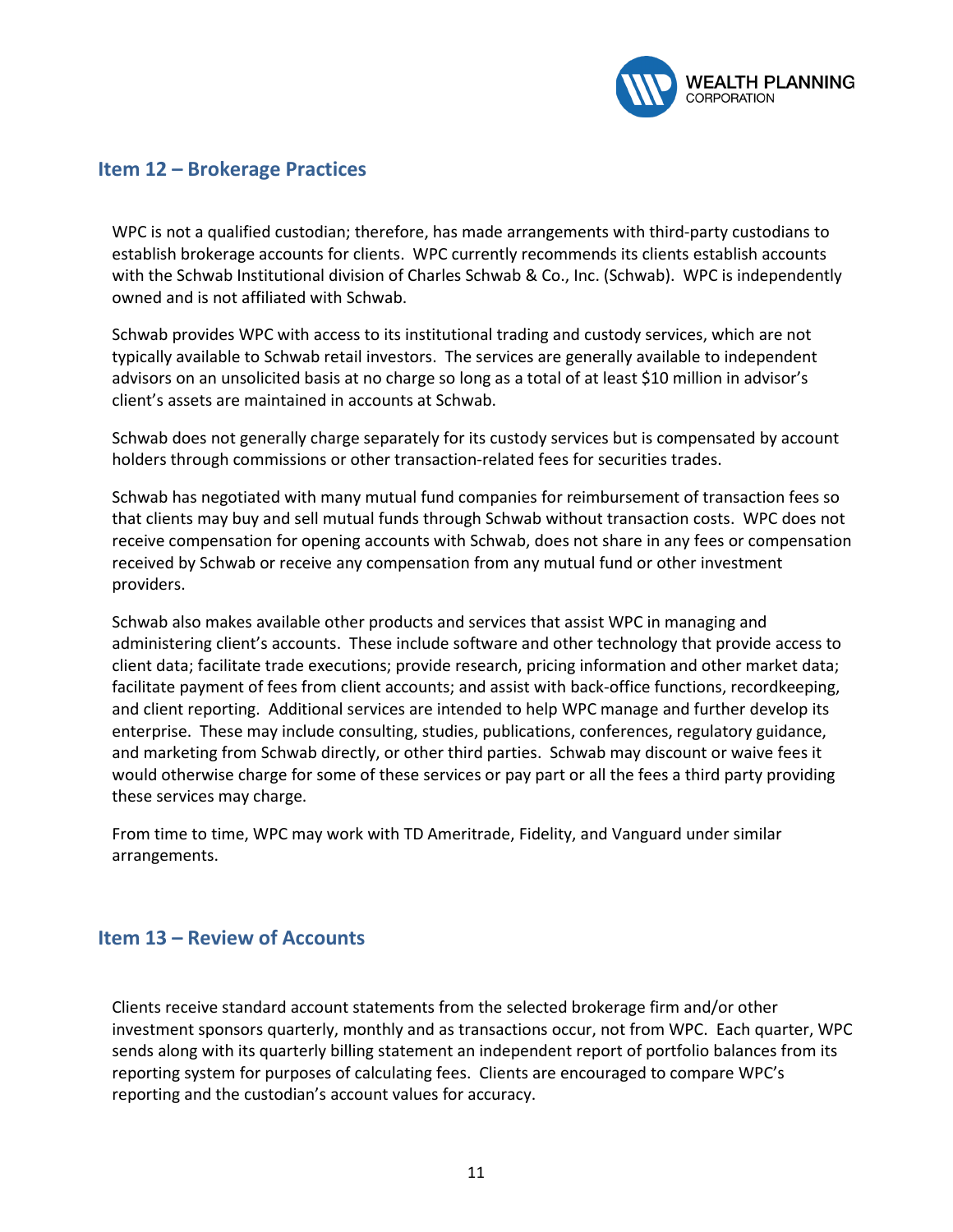

WPC recommends regular reviews and updates with clients. As described in our Investment Advisory Agreement, we initiate reviews with Investment Advisory clients at a minimum of once annually but may occur more frequently as needed to review their current allocation mix, performance, and portfolio attributes. It is at the client's discretion to meet with WPC for periodic reviews. Clients may receive reviews by mail, consent to electronic delivery or be shared in person.

Discussions with Investment Advisory or Financial Planning clients may also involve advice on income, cash flow, company sponsored retirement accounts, financial independence, college funding, estate planning, tax saving strategies, risk management or other related topics. The advice given may include recommendations for new or additional actions that would be the client's responsibility to initiate. These may involve engaging additional services from WPC or other entities; and any cost for considering such actions will be discussed prior to implementation.

# **Item 14 – Client Referrals and Other Compensation**

WPC receives the majority of its clients by referral from existing clients and does not disclose its client list to others. On occasion, WPC may provide token gifts of appreciation (limited to \$100) to existing clients for the introductions of new or prospective clients.

WPC does not receive compensation for referring clients to other professionals or share in compensation received by other entities for services provided to WPC clients.

As previously discussed in Item 10, WPC has entered into solicitor arrangements with other entities or professionals to share a portion of WPC's fees from clients referred to WPC. This arrangement is fully disclosed to and acknowledged by affected clients and does not impact the fees they pay.

Occasionally, WPC receives token gifts (under \$100) and/or accepts invitations to sponsored events that include seminars, luncheons, sporting, or other events where meals or tickets have been provided individually or as a part of a larger group. Generally, these gratuities are accepted only from existing business partners, and WPC is mindful of the potential conflict of interest created by doing so. Gratuities are discouraged or held to a minimum for that reason.

#### **Item 15 – Custody**

Custody is defined in SEC Rule 206(4)-2 as "holding, directly or indirectly, client funds or securities, or having any authority to obtain possession of them." Through an account application, clients engage the custody services of a third party (such as Schwab) and receive statements from the chosen brokerage, bank or other qualified third-party custodian as required by law.

With the client's consent on the application, WPC is provided written authority to determine which, and the amount of, securities that are bought and sold within an account (see Item 16), execute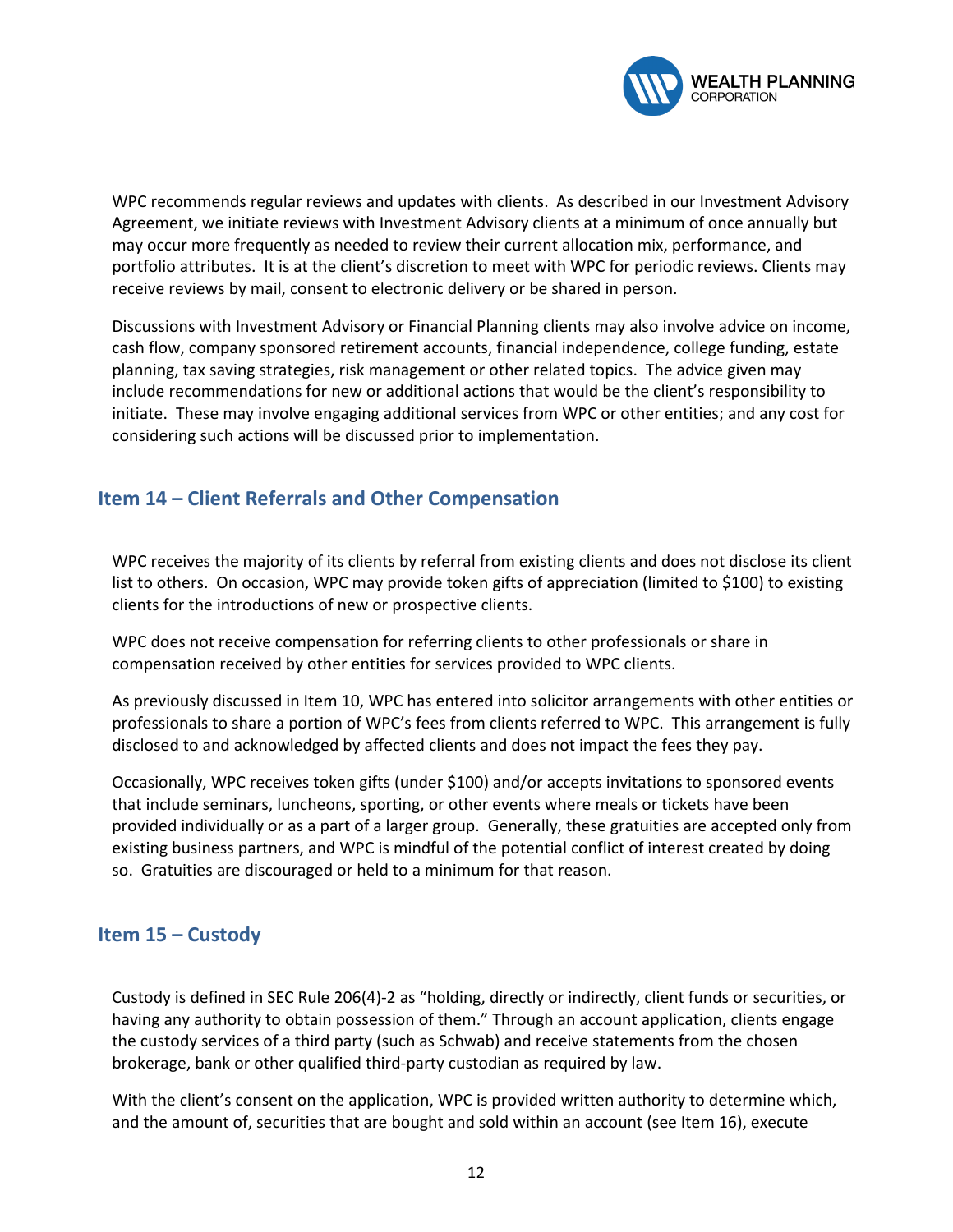

preauthorized disbursements to the clients and seek deductions to pay advisory fees directly from the account. This is not deemed to be custody.

There are three areas of WPC services that are potentially deemed as custody:

1) **401(k)/403(b) Advisory** - At a client's request, WPC will engage to manage a client's employerprovided defined contribution savings plan account (401k, 403b, etc.), providing allocation recommendations, rebalancing activities, and potential inclusion in investment performance reporting packages. To do so, a client agrees to provide custody-related authority with a thirdparty aggregation software provider and/or by sharing their login credentials to their external custodial accounts with WPC. Under this arrangement, the client agrees to a supplemental charge and to be billed as needed from accounts eligible for debit of the advisory fee.

It has been deemed by the SEC that the access provided by maintaining login information in specific cases may represent custody. Whether or not the access to client's individual account represents custody under the SEC's criteria, WPC will assume it has custody. WPC retains those login credentials confidentially and under no circumstances will WPC withdraw, dispense, or distribute funds from savings plans or modify the personal profile belonging to the client without the written consent from the client. Additionally, WPC will follow policies and procedures to capture and review transaction activity on the client's behalf and be subject to surprise annual examination by a third party.

- 2) **Trust Administration** Clients may retain WPC as their agent to support and/or execute certain non-custodial administrative activities necessary to accomplish the functions of Trustee. This may include assisting with guidance on the fiduciary duty to beneficiaries, compliance with Trust directives, communication with beneficiaries, and coordination of recordkeeping and tax filing. In the event a Trustee wishes to assign ALL responsibilities including check writing, via power of appointment, WPC has custody of the assets. An additional fee for service will apply and the account(s) will be deemed as custody under SEC Rule 206(4)-2. Where this custody arrangement exists, WPC will maintain policies and procedures for the safe keeping of assets and facilitate surprise examinations performed by a third party under the rule.
- 3) **Successor Trustee** In select cases, WPC's principals may be named by clients to act as Successor Trustee to provide disbursement services in cases of aging or death. If supervised persons are named as a Successor Trustee and succeed the client as Trustee, this is deemed custody by the SEC and appropriate safeguards must be in place. To meet its regulatory and fiduciary obligation in such circumstances, WPC maintains policies and procedures which require regular reporting and accounting transparency and facilitates surprise examinations to be performed by a third party as required by SEC Rule 206(4)-2.

Each of these offerings have policies and procedures designed to safeguard clients' assets from misappropriation or improper use. A separate disclosure document highlighting the responsibilities of both parties for these activities is provided to and acknowledged by all clients requesting one or more of these additional services.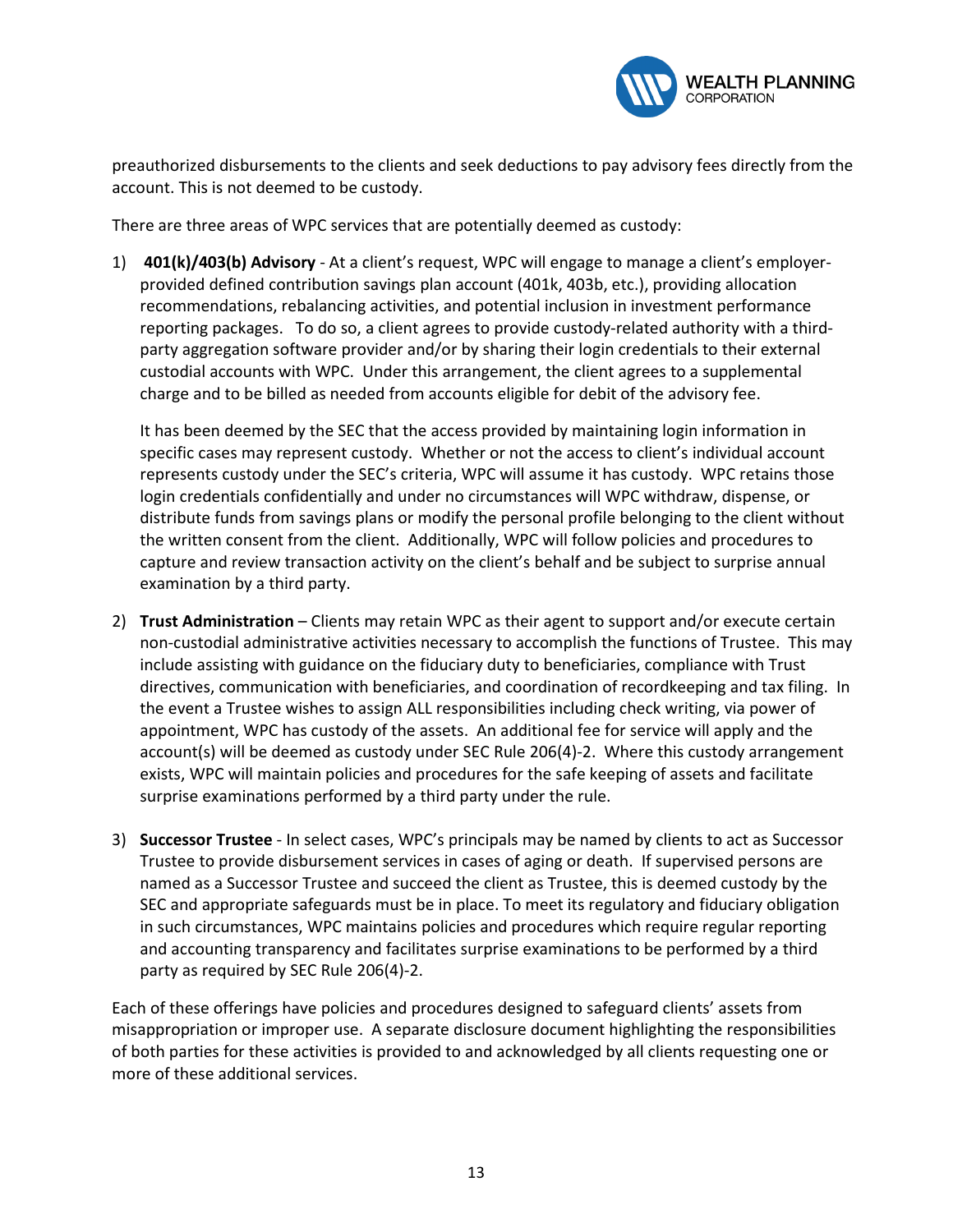

WPC urges clients to carefully review statements of all accounts, in order, to ensure all account transactions are accurate and to promptly notify WPC's Chief Compliance Officer if any questions or concerns arise.

#### **Item 16 – Investment Discretion**

WPC maintains investment discretion on all client accounts under the Investment Advisory Agreement. As a fee-based advisor no additional fee or compensation is made by WPC when individual holdings are bought or sold. As such, WPC's investment discretion does not subject the client to the conflict of interest present in the discretionary accounts of commission or transactionbased compensation structures.

The client appoints WPC as the Advisor/Agent; and via the account application with the custodian, authorizes the Limited Power of Authority for WPC's ability to place trades in the account, request disbursement on behalf of the client and debit fees. WPC will implement at its discretion any and all investment changes as determined by the Investment Committee for the model portfolios and as individually preferred by the client in the Investment Policy Statement.

In cases where clients do not authorize complete portfolio discretion, a separate Wealth Management Agreement will be completed between client and advisor.

#### **Item 17 – Voting of Proxies**

WPC maintains Proxy Voting Policies and Procedures and shall execute voting on behalf of its clients. In general, WPC will vote in accordance with the recommendation of corporate management, unless their recommendation does not appear to maintain or strengthen the best interest of the shareholders. Clients interested in voting their own proxies are encouraged to do so.

#### **Item 18 – Financial Information**

Registered Investment Advisors are required to provide clients with certain financial information or disclosures about their financial condition. WPC does not require prepayment of fees for more than six months in advance, so certain financial reporting requirements are not applicable. However, WPC is required to attest to its ability to meet current contractual and fiduciary commitments.